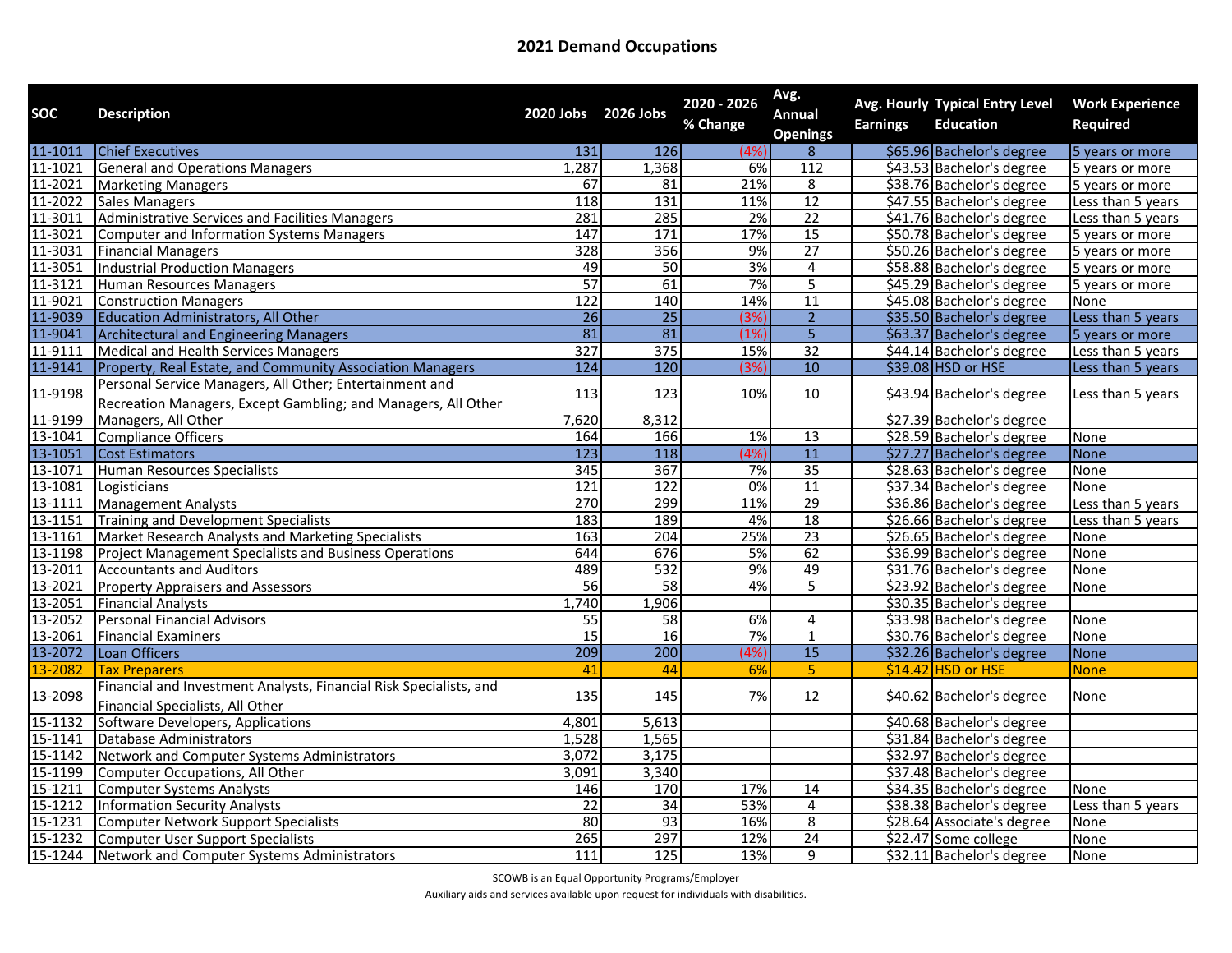| SOC     | <b>Description</b>                                                  | 2020 Jobs 2026 Jobs |                  | 2020 - 2026<br>% Change | Avg.<br><b>Annual</b><br><b>Openings</b> | <b>Earnings</b> | Avg. Hourly Typical Entry Level<br><b>Education</b> | <b>Work Experience</b><br><b>Required</b> |
|---------|---------------------------------------------------------------------|---------------------|------------------|-------------------------|------------------------------------------|-----------------|-----------------------------------------------------|-------------------------------------------|
| 15-1251 | Computer Programmers                                                | 46                  | 50               | 9%                      |                                          |                 | \$40.21 Bachelor's degree                           | None                                      |
| 15-1256 | Software Developers and Software Quality Assurance Analysts and     | 267                 | 358              | 34%                     | 34                                       |                 | \$41.32 Bachelor's degree                           | None                                      |
| 15-1257 | <b>Web Developers and Digital Interface Designers</b>               | 31                  | 41               | 31%                     | 4                                        |                 | \$34.81 Associate's degree                          | None                                      |
| 15-1299 | Computer Occupations, All Other                                     | 165                 | 176              | 7%                      | 13                                       |                 | \$39.41 Bachelor's degree                           | None                                      |
| 15-2098 | Data Scientists and Mathematical Science Occupations, All Other     | $\overline{30}$     | 39               | 27%                     | 4                                        |                 | \$24.16 Bachelor's degree                           | None                                      |
| 17-2011 | <b>Aerospace Engineers</b>                                          | 55                  | 54               | (2%                     | $\overline{3}$                           |                 | \$45.52 Bachelor's degree                           | <b>None</b>                               |
| 17-2051 | <b>Civil Engineers</b>                                              | $\overline{73}$     | 84               | 15%                     | $\overline{7}$                           |                 | \$43.01 Bachelor's degree                           | None                                      |
| 17-2061 | Computer Hardware Engineers                                         | 21                  | $\overline{25}$  | 17%                     | $\overline{2}$                           |                 | \$38.73 Bachelor's degree                           | None                                      |
| 17-2071 | <b>Electrical Engineers</b>                                         | 108                 | 112              | 4%                      | $\overline{7}$                           |                 | \$47.77 Bachelor's degree                           | None                                      |
| 17-2072 | Electronics Engineers, Except Computer                              | 46                  | 48               | 5%                      | $\overline{3}$                           |                 | \$40.03 Bachelor's degree                           | None                                      |
| 17-2111 | Health and Safety Engineers, Except Mining Safety Engineers and     | $\overline{43}$     | 40               | (7%                     | $\overline{3}$                           |                 | \$63.46 Bachelor's degree                           | <b>None</b>                               |
| 17-2112 | <b>Industrial Engineers</b>                                         | 93                  | 99               | 7%                      | $\overline{7}$                           |                 | \$38.21 Bachelor's degree                           | None                                      |
| 17-2141 | <b>Mechanical Engineers</b>                                         | 70                  | 74               | 5%                      | 5                                        |                 | \$44.78 Bachelor's degree                           | None                                      |
| 17-2171 | Petroleum Engineers                                                 | 79                  | 80               | 2%                      | $\overline{6}$                           |                 | \$84.47 Bachelor's degree                           | <b>None</b>                               |
| 17-2199 | Engineers, All Other                                                | 100                 | $\overline{97}$  | (2%                     | $\overline{6}$                           |                 | \$38.58 Bachelor's degree                           | <b>None</b>                               |
| 17-3012 | <b>Electrical and Electronics Drafters</b>                          | $10$                | $\overline{510}$ | Insf. Data              | $\mathbf{1}$                             |                 | Insf. Data Associate's degree                       | None                                      |
| 17-3013 | <b>Mechanical Drafters</b>                                          | $\overline{19}$     | 16               | (13%                    | $\overline{2}$                           |                 | \$30.36 Associate's degree                          | <b>None</b>                               |
| 17-3021 | <b>Aerospace Engineering and Operations Technologists and</b>       |                     | $\Omega$         | 0%                      | $\overline{0}$                           |                 | \$0.00 Associate's degree                           | <b>None</b>                               |
| 17-3022 | Civil Engineering Technologists and Technicians                     | $<10$               | $\overline{10}$  | Insf. Data              | $\mathbf 1$                              |                 | Insf. Data Associate's degree                       | None                                      |
| 17-3023 | Electrical and Electronic Engineering Technologists and Technicians | $\overline{92}$     | 90               | 12%                     | $\overline{8}$                           |                 | \$34.57 Associate's degree                          | None                                      |
| 17-3024 | Electro-Mechanical and Mechatronics Technologists and               | $\overline{<}10$    | $\overline{<}10$ | Insf. Data              | $\pmb{0}$                                |                 | Insf. Data Associate's degree                       | None                                      |
| 17-3025 | <b>Environmental Engineering Technologists and Technicians</b>      | $\overline{<}10$    | $\overline{<}10$ | Insf. Data              | 0                                        |                 | Insf. Data Associate's degree                       | None                                      |
| 17-3026 | Industrial Engineering Technologists and Technicians                | $\overline{23}$     | $\overline{22}$  | (4%                     | $\overline{2}$                           |                 | \$31.48 Associate's degree                          | <b>None</b>                               |
| 17-3027 | Mechanical Engineering Technologists and Technicians                | $<$ 10              | $\overline{510}$ | Insf. Data              | 1                                        |                 | Insf. Data Associate's degree                       | None                                      |
| 19-2021 | Atmospheric and Space Scientists                                    | < 10                | $\overline{<}10$ | Insf. Data              | $\pmb{0}$                                |                 | Insf. Data Bachelor's degree                        | None                                      |
| 19-2031 | <b>Chemists</b>                                                     | $10$                | $\overline{510}$ | Insf. Data              | $\overline{0}$                           |                 | Insf. Data Bachelor's degree                        | None                                      |
| 19-2042 | Geoscientists, Except Hydrologists and Geographers                  | $\overline{17}$     | 17               | 2%                      | $\overline{2}$                           |                 | \$63.41 Bachelor's degree                           | None                                      |
| 19-4042 | Environmental Science and Protection Technicians, Including         | $\overline{<}10$    | < 10             | Insf. Data              | $\mathbf{1}$                             |                 | Insf. Data Associate's degree                       | None                                      |
| 19-4099 | Life, Physical, and Social Science Technicians, All Other           | 11                  | 11               | 1%                      | $\mathbf 1$                              |                 | \$33.76 Associate's degree                          | None                                      |
| 21-1018 | Substance Abuse, Behavioral Disorder, and Mental Health             | 84                  | 90               | 7%                      | $\overline{9}$                           |                 | \$21.33 Bachelor's degree                           | None                                      |
| 21-1021 | Child, Family, and School Social Workers                            | 279                 | 276              | (1%                     | $\overline{25}$                          |                 | \$18.68 Bachelor's degree                           | None                                      |
| 21-1092 | Probation Officers and Correctional Treatment Specialists           | 42                  | 44               | 4%                      | $\overline{3}$                           |                 | \$18.65 Bachelor's degree                           | None                                      |
| 21-1099 | Community and Social Service Specialists, All Other                 | $\overline{<}10$    | $\overline{510}$ | Insf. Data              | $\mathbf{1}$                             |                 | Insf. Data Bachelor's degree                        | None                                      |
| 23-2011 | Paralegals and Legal Assistants                                     | 60                  | 66               | 9%                      | $\overline{8}$                           |                 | \$22.85 Associate's degree                          | None                                      |
| 25-2011 | Preschool Teachers, Except Special Education                        | 341                 | 318              | (7%                     | 31                                       |                 | \$16.57 Associate's degree                          | <b>None</b>                               |
| 25-2012 | Kindergarten Teachers, Except Special Education                     | 130                 | 129              | (1%)                    | $\overline{12}$                          |                 | \$20.95 Bachelor's degree                           | <b>None</b>                               |
| 25-2021 | Elementary School Teachers, Except Special Education                | 1,168               | 1,168            | (0%                     | 82                                       |                 | \$21.93 Bachelor's degree                           | None                                      |
| 25-2022 | Middle School Teachers, Except Special and Career/Technical         | 587                 | 587              | 0%                      | 41                                       |                 | \$23.99 Bachelor's degree                           | None                                      |
| 25-2031 | Secondary School Teachers, Except Special and Career/Technical      | 1,017               | 1,026            | 1%                      | 69                                       |                 | \$23.13 Bachelor's degree                           | None                                      |
| 25-2032 | Career/Technical Education Teachers, Secondary School               | 72                  | 72               | 1%                      | 5                                        |                 | \$25.02 Bachelor's degree                           | Less than 5 years                         |
| 25-2051 | <b>Special Education Teachers, Preschool</b>                        | $\overline{16}$     | 15               | (2%                     | $\mathbf{1}$                             |                 | \$17.49 Bachelor's degree                           | <b>None</b>                               |
| 25-2052 | Special Education Teachers, Kindergarten and Elementary School      | 232                 | 231              | (1%                     | 16                                       |                 | \$23.24 Bachelor's degree                           | <b>None</b>                               |
| 25-2058 | Special Education Teachers, Secondary School                        | 145                 | 145              | 0%                      | 10                                       |                 | \$22.85 Bachelor's degree                           | None                                      |

SCOWB is an Equal Opportunity Programs/Employer

Auxiliary aids and services available upon request for individuals with disabilities.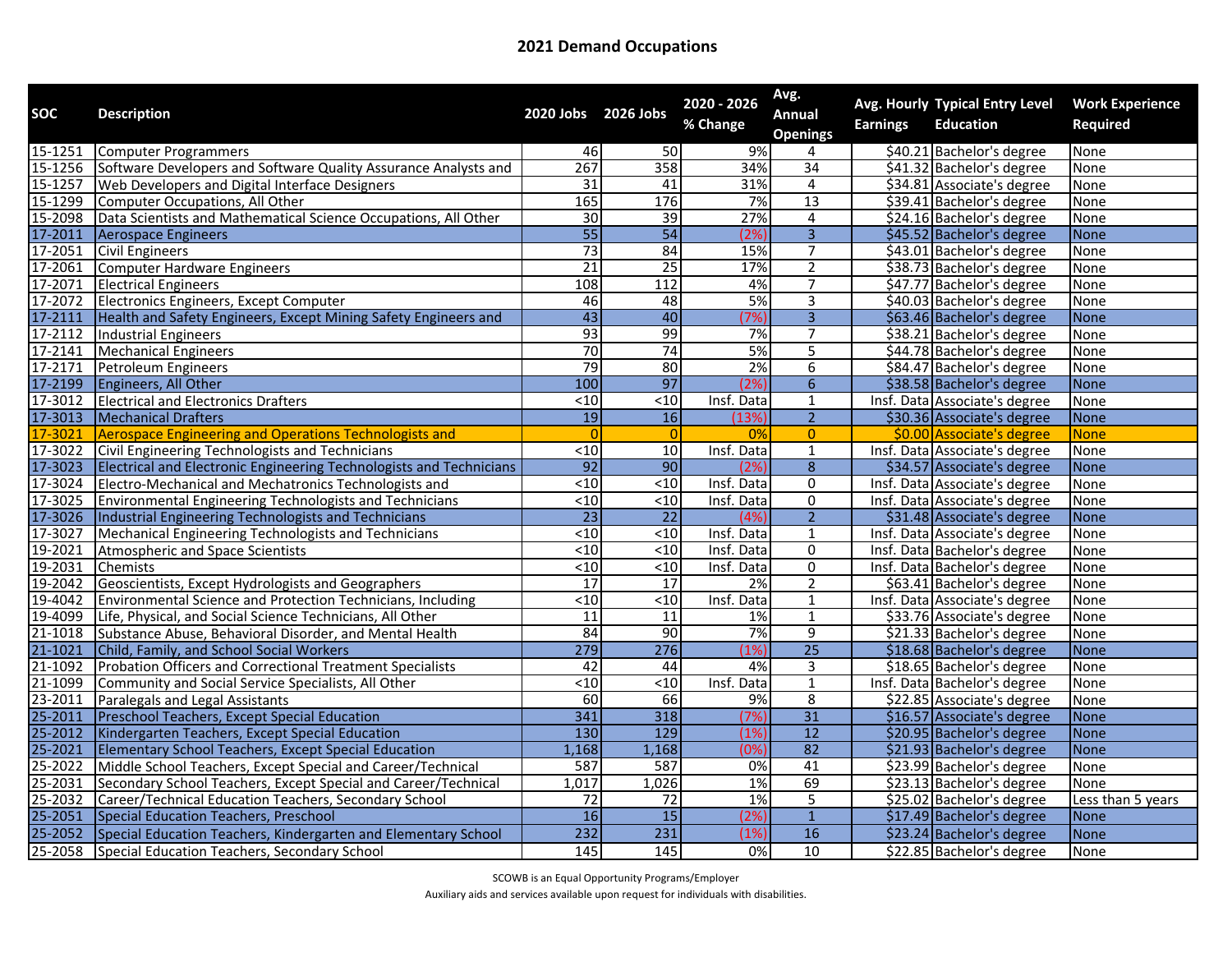| <b>SOC</b>         | <b>Description</b>                                                                                        | 2020 Jobs 2026 Jobs |                  | 2020 - 2026<br>% Change | Avg.<br><b>Annual</b><br><b>Openings</b> | <b>Earnings</b> | Avg. Hourly Typical Entry Level<br><b>Education</b> | <b>Work Experience</b><br><b>Required</b> |
|--------------------|-----------------------------------------------------------------------------------------------------------|---------------------|------------------|-------------------------|------------------------------------------|-----------------|-----------------------------------------------------|-------------------------------------------|
| 25-2059            | Special Education Teachers, All Other                                                                     | $\overline{22}$     | $\overline{22}$  | (0%                     | $\mathcal{P}$                            |                 | \$20.55 Bachelor's degree                           | <b>None</b>                               |
| 25-3097            | Tutors and Teachers and Instructors, All Other                                                            | 389                 | 365              | (6%                     | 40                                       |                 | \$22.41 Bachelor's degree                           | <b>None</b>                               |
| 25-4022            | Librarians and Media Collections Specialists                                                              | 106                 | 110              | 4%                      | 10                                       |                 | \$21.87 Bachelor's degree                           | Less than 5 years                         |
| 25-9045            | <b>Teaching Assistants, Except Postsecondary</b>                                                          | 860                 | 866              | 1%                      | 85                                       |                 | \$9.83 Some college                                 | <b>None</b>                               |
| 27-1024            | <b>Graphic Designers</b>                                                                                  | 42                  | 43               | 1%                      | 4                                        |                 | \$18.59 Bachelor's degree                           | None                                      |
| 27-2022            | Coaches and Scouts                                                                                        | 126                 | 138              | 10%                     | 20                                       |                 | \$15.51 Bachelor's degree                           | None                                      |
| 27-3031            | <b>Public Relations Specialists</b>                                                                       | 61                  | 67               | 10%                     | $\overline{7}$                           |                 | \$25.73 Bachelor's degree                           | None                                      |
| 27-4011            | Audio and Video Technicians                                                                               | 19                  | $\overline{21}$  | 13%                     | $\overline{2}$                           |                 | \$19.08 Postsecondary                               | None                                      |
| 29-1126            | <b>Respiratory Therapists</b>                                                                             | 85                  | 97               | 15%                     | 6                                        |                 | \$25.55 Associate's degree                          | None                                      |
| 29-1141            | <b>Registered Nurses</b>                                                                                  | 1,661               | 1,723            | 4%                      | 94                                       |                 | \$30.23 Bachelor's degree                           | None                                      |
| 29-1292            | <b>Dental Hygienists</b>                                                                                  | 147                 | 141              | $\sqrt{4\%}$            | $\overline{9}$                           |                 | \$37.17 Associate's degree                          | <b>None</b>                               |
| 29-2018            | <b>Clinical Laboratory Technologists and Technicians</b>                                                  | 166                 | 176              | 6%                      | 12                                       |                 | \$23.56 Bachelor's degree                           | None                                      |
| 29-2031            | Cardiovascular Technologists and Technicians                                                              | $<$ 10              | $\overline{<}10$ | Insf. Data              | 0                                        |                 | Insf. Data Associate's degree                       | None                                      |
| 29-2032            | <b>Diagnostic Medical Sonographers</b>                                                                    | 16                  | 19               | 20%                     | $\overline{1}$                           |                 | \$31.13 Associate's degree                          | None                                      |
| 29-2034            | Radiologic Technologists and Technicians                                                                  | $\overline{172}$    | 180              | 5%                      | $\overline{10}$                          |                 | \$24.91 Associate's degree                          | None                                      |
| 29-2041            | <b>Emergency Medical Technicians and Paramedics</b>                                                       | 246                 | 239              | (3%                     | 19                                       |                 | \$16.23 Postsecondary                               | <b>None</b>                               |
| 29-2052            | <b>Pharmacy Technicians</b>                                                                               | 306                 | 303              | (1%                     | $\overline{23}$                          |                 | \$15.24 HSD or HSE                                  | None                                      |
| 29-2053            | <b>Psychiatric Technicians</b>                                                                            | 27                  | 31               | 15%                     | 3                                        |                 | \$13.62 Postsecondary                               | Less than 5 years                         |
| 29-2055            | <b>Surgical Technologists</b>                                                                             | $\frac{111}{11}$    | 116              | 4%                      | $\overline{9}$                           |                 | \$21.23 Postsecondary                               | <b>None</b>                               |
| 29-2056            | <b>Veterinary Technologists and Technicians</b>                                                           | 19                  | 24               | 24%                     | $\overline{3}$                           |                 | \$15.45 Associate's degree                          | None                                      |
| $29 - 2061$        | Licensed Practical and Licensed Vocational Nurses                                                         | 1,027               | 1,040            | 1%                      | 77                                       |                 | \$19.48 Postsecondary                               | None                                      |
| 29-2071            | Medical Records and Health Information Technicians                                                        | 3,437               | 3,616            |                         |                                          |                 | \$16.97 Postsecondary                               |                                           |
| 29-2098            | Medical Dosimetrists, Medical Records Specialists, and Health<br>Technologists and Technicians, All Other | 214                 | 227              | 6%                      | 18                                       |                 | \$21.27 Postsecondary                               | None                                      |
|                    | Occupational Health and Safety Specialist                                                                 | 1,561               | 1,673            |                         |                                          |                 | \$31.31 Bachelor's degree                           |                                           |
| 29-9011<br>31-1131 | <b>Nursing Assistants</b>                                                                                 | 1.136               | 1.229            | 8%                      | 138                                      |                 | \$12.19 Postsecondary                               | <b>None</b>                               |
| 31-2011            | <b>Occupational Therapy Assistants</b>                                                                    | $\overline{12}$     | $\overline{17}$  | 42%                     | $\overline{2}$                           |                 | \$19.76 Associate's degree                          | None                                      |
| 31-2021            | <b>Physical Therapist Assistants</b>                                                                      | 72                  | 86               | 19%                     | 11                                       |                 | \$27.21 Associate's degree                          | None                                      |
| 31-9091            | <b>Dental Assistants</b>                                                                                  | 272                 | 252              | (7%                     | $\overline{27}$                          |                 | \$18.31 Postsecondary                               | None                                      |
| 31-9092            | <b>Medical Assistants</b>                                                                                 | 429                 | 470              | 10%                     | 52                                       |                 | \$13.76 Postsecondary                               | <b>None</b>                               |
| 31-9097            | Phlebotomists                                                                                             | 123                 | 128              | 4%                      | 13                                       |                 | \$13.80 Postsecondary                               | <b>None</b>                               |
| 33-2011            | Firefighters                                                                                              | 331                 | 350              | 6%                      | $\overline{26}$                          |                 | \$17.99 Postsecondary                               | None                                      |
| 33-3051            | Police and Sheriffs Patrol Officers                                                                       | 523                 | 553              | 6%                      | 42                                       |                 | \$20.62 HSD or HSE                                  | None                                      |
| 33-9032            | <b>Security Guards</b>                                                                                    | 561                 | 603              | 8%                      | 78                                       |                 | \$15.27 HSD or HSE                                  | None                                      |
| 41-3021            | <b>Insurance Sales Agents</b>                                                                             | 260                 | 234              | (10%                    | $\overline{22}$                          |                 | \$26.46 HSD or HSE                                  | None                                      |
| 41-3031            | Securities, Commodities, and Financial Services Sales Agents                                              | 223                 | 217              | (3%                     | 18                                       |                 | \$28.10 Bachelor's degree                           | <b>None</b>                               |
| 41-3099            | Sales Representatives, Services, All Other                                                                | 10,042              | 10,528           |                         |                                          |                 | \$21.69 HSD or HSE                                  |                                           |
| 41-4011            | Sales Representatives, Wholesale and Manufacturing, Technical<br>and Scientific Products                  | 205                 | 229              | 12%                     | 24                                       |                 | \$36.34 Bachelor's degree                           | None                                      |
|                    | <b>Real Estate Sales Agents</b>                                                                           | 141                 | 137              | (3%                     | $\overline{13}$                          |                 | \$22.45 HSD or HSE                                  | <b>None</b>                               |
| 41-9022<br>43-4131 | Loan Interviewers and Clerks                                                                              | 213                 | 209              | (2%                     | 19                                       |                 | \$16.14 HSD or HSE                                  | <b>None</b>                               |
| 43-4161            | Human Resources Assistants, Except Payroll and Timekeeping                                                | 86                  | 78               | (9%                     | $\overline{8}$                           |                 | \$20.45 Associate's degree                          | None                                      |
| 43-5032            | Dispatchers, Except Police, Fire, and Ambulance                                                           | 103                 | 107              | 3%                      | 10                                       |                 | \$19.08 HSD or HSE                                  | None                                      |
|                    |                                                                                                           |                     |                  |                         |                                          |                 |                                                     |                                           |

SCOWB is an Equal Opportunity Programs/Employer

Auxiliary aids and services available upon request for individuals with disabilities.